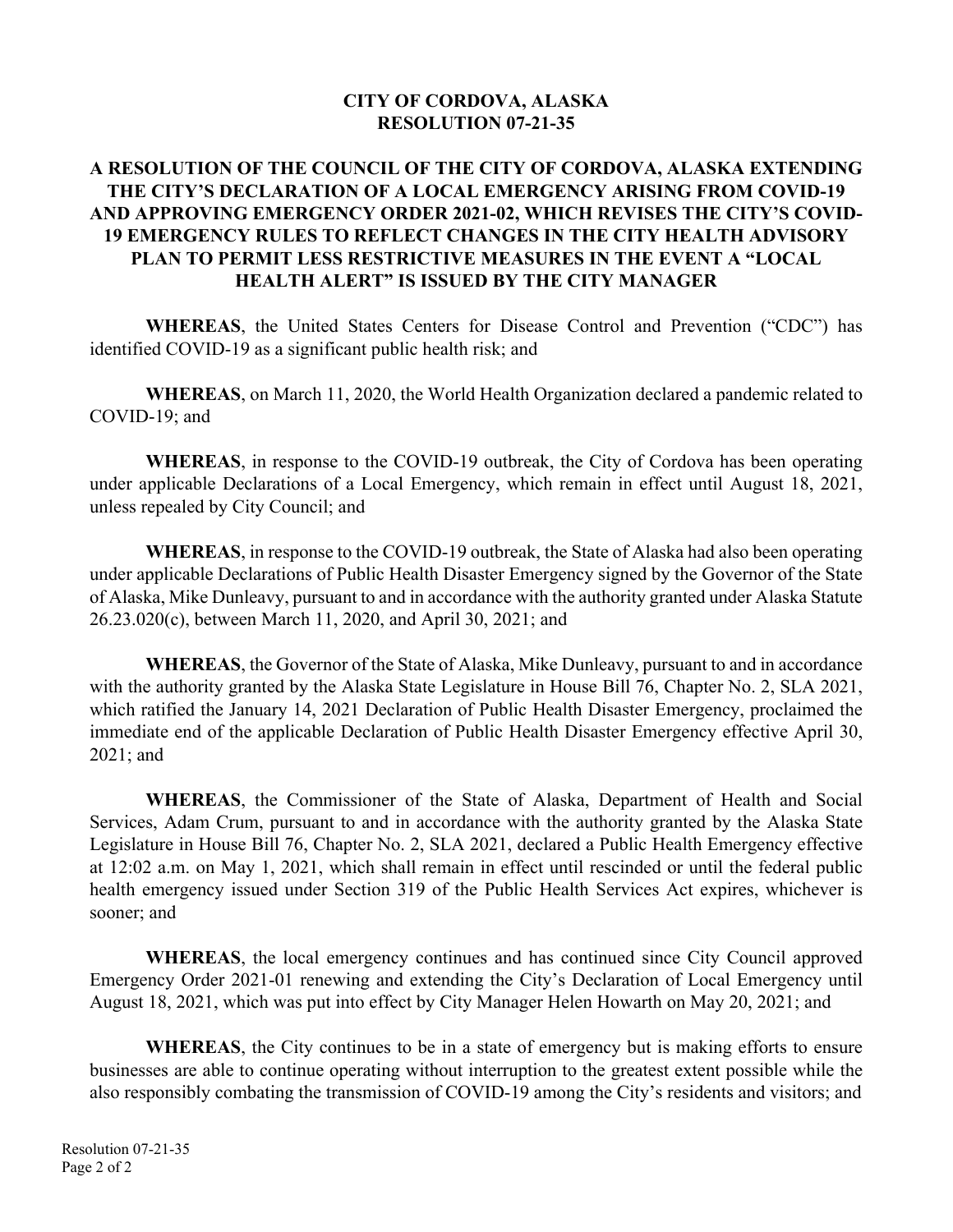**WHEREAS**, the City continues to move toward recovery but City Council finds that it is in the Community's best interest to ensure: 1) the City has the necessary authority to adopt rules, policies, and procedures to mitigate the harms posed by COVID-19; 2) the City continues to qualify for public and private COVID-19 emergency assistance and funding; and 3) that the City has the tools necessary to respond to threats posed by COVID-19 variants, both known and unknown, as the Cordova community increases resident vaccinations; and

WHEREAS, revisions to the City's Emergency COVID-19 Rules are needed to update references in those rules to reflect revisions to the City's Healthcare Advisory Plan and, more specifically, the Community Outbreak Rules included in the Plan and triggered in the event a "Local" Health Alert" is declared,

### **NOW, THEREFORE, BE IT RESOLVED:**

Section 1. Emergency Order 2021-02 approval. City Council hereby approves Emergency Order 2021-02.

**Section 2. Emergency Declaration Extended.** City Council hereby reiterates the current state of local emergency in the City arising from COVID-19 and extends the City's Declaration of Emergency until October 1, 2021.

Section 2. Effective Date. The Declaration of Emergency extension shall become effective immediately upon adoption of this resolution and shall remain in effect until October 1, 2021, unless renewed by City Council before or retroactive to that date.

PASSED AND APPROVED THIS 20<sup>th</sup> DAY OF JULY 2021.



Cathy Sherman<br>athy Sherman, Vice Mayor

ATTEST:

geois, CMC, City Clerk